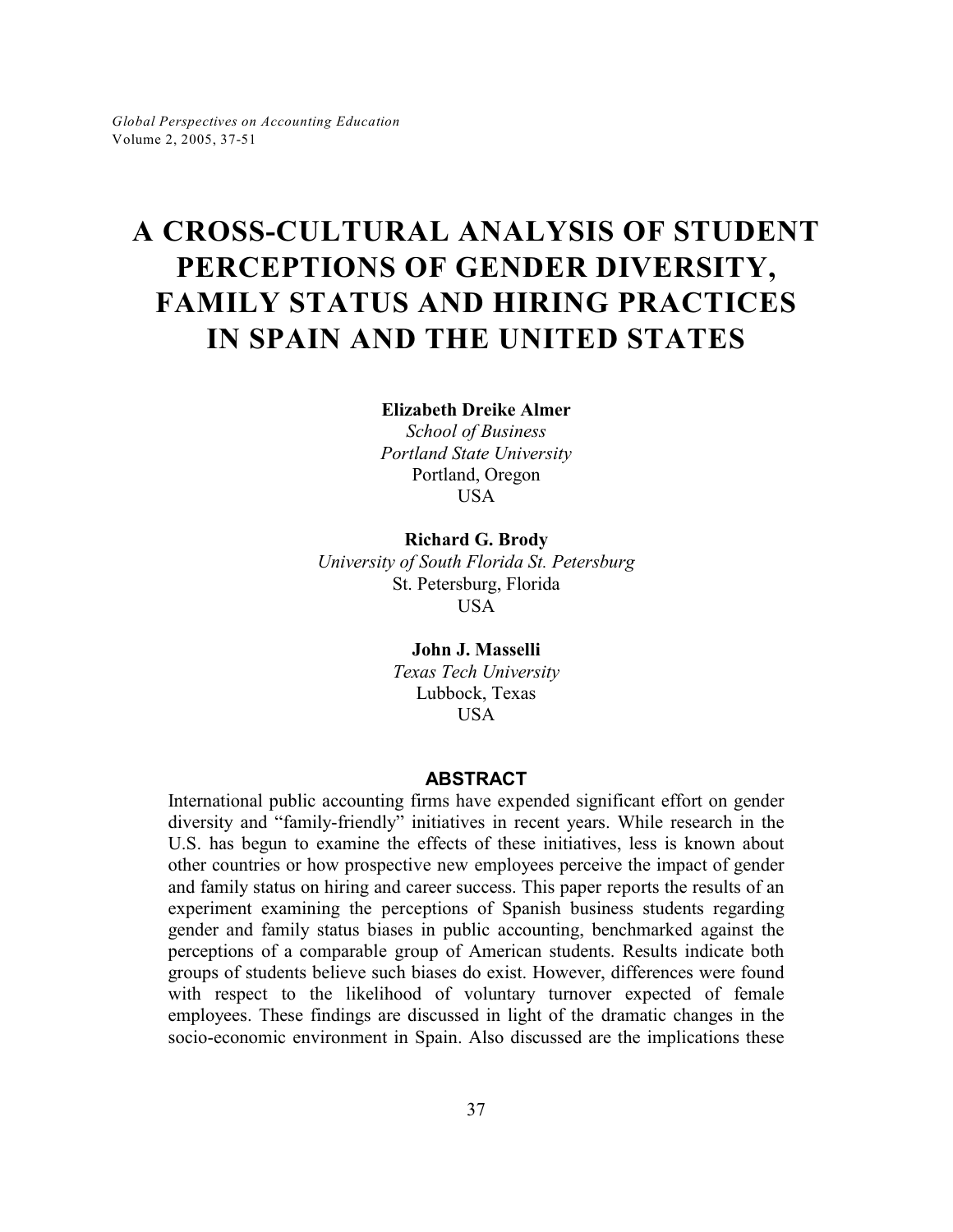findings have for other emerging countries. The results have great relevance for accounting firms both inside and outside of the U.S. with respect to the recruitment and retention of female employees.

**Key words:** Cross cultural, Spain, public accounting, gender, hiring

**Data availability:** Data are available upon request from the first author

## **INTRODUCTION**

O ver the past decade, international public accounting firms have increasingly recognized the need to adopt gender diversity and "family-friendly"<sup>1</sup> policies in order to attract and retain the professionals necessary for ver the past decade, international public accounting firms have increasingly recognized the need to adopt gender diversity and "family-friendly" policies in order to attract and retain the professionals necessary for long-term firm profitability (Baldiga, 2005). While hiring practices of public accounting firms in the U.S. (e.g., Almer et al., 1998; Johnson et al., 1996), existing research is limited by failing to examine how *students* perceive the impact of gender and family status on hiring and expected career success. Further, while research on hiring and gender in accounting has been conducted in other countries such as Ireland (Twomey et al., 2002), New Zealand (Whiting and Wright, 2001) and China (McKeen and Bu, 1998), many other countries have yet to be examined. Given the significant results of this research, additional work is necessary because additional country-specific information is needed.

The current study focuses on how Spanish students perceive the influence of gender and family status on hiring and career success in public accounting firms in Spain, as benchmarked against perceptions of American students in the U.S. Our choice to include Spain in this comparative analysis is largely a function of the cultural, social, and political changes that occurred in Spain in the post-Franco era (1975 to present). Since no other western European country experienced similar changes over the last two and a half decades (Garcia-Ramon and Ortiz, 2000), the Spanish business community presents a unique social laboratory (Lancaster, 1989) and is somewhat anomalous when compared to the remainder of the European Union because of their relative youth in a capitalist environment. This fact, combined with a paucity of English language literature examining Spanish hiring practices in public accounting (one exception being Carrera et al., 2001), suggests that the results reported herein are likely to make a substantive contribution to the diversity and hiring literature, in particular as they relate to Spanish interests.

In addition, this paper focuses on the responses of university business students who will likely make career decisions, in part, based on how they perceive gender and family status to play out in the current public accounting environment. While women in the U.S. still are a small minority of partners in large accounting firms, over 50% of all new hires are now women (AICPA, 2004). As public accounting firms vie for top students, firms have increasingly reported they believe gender and family friendly initiatives are important for recruiting purposes as well as to change firm culture (AICPA, 2004). But an important question remains unanswered: has the effect of these diversity initiatives filtered down to college and university

 $1$  Family friendly policies are intended to include flexible work arrangements, telecommuting, childcare assistance, and maternity/paternity leave (Hooks, 1996).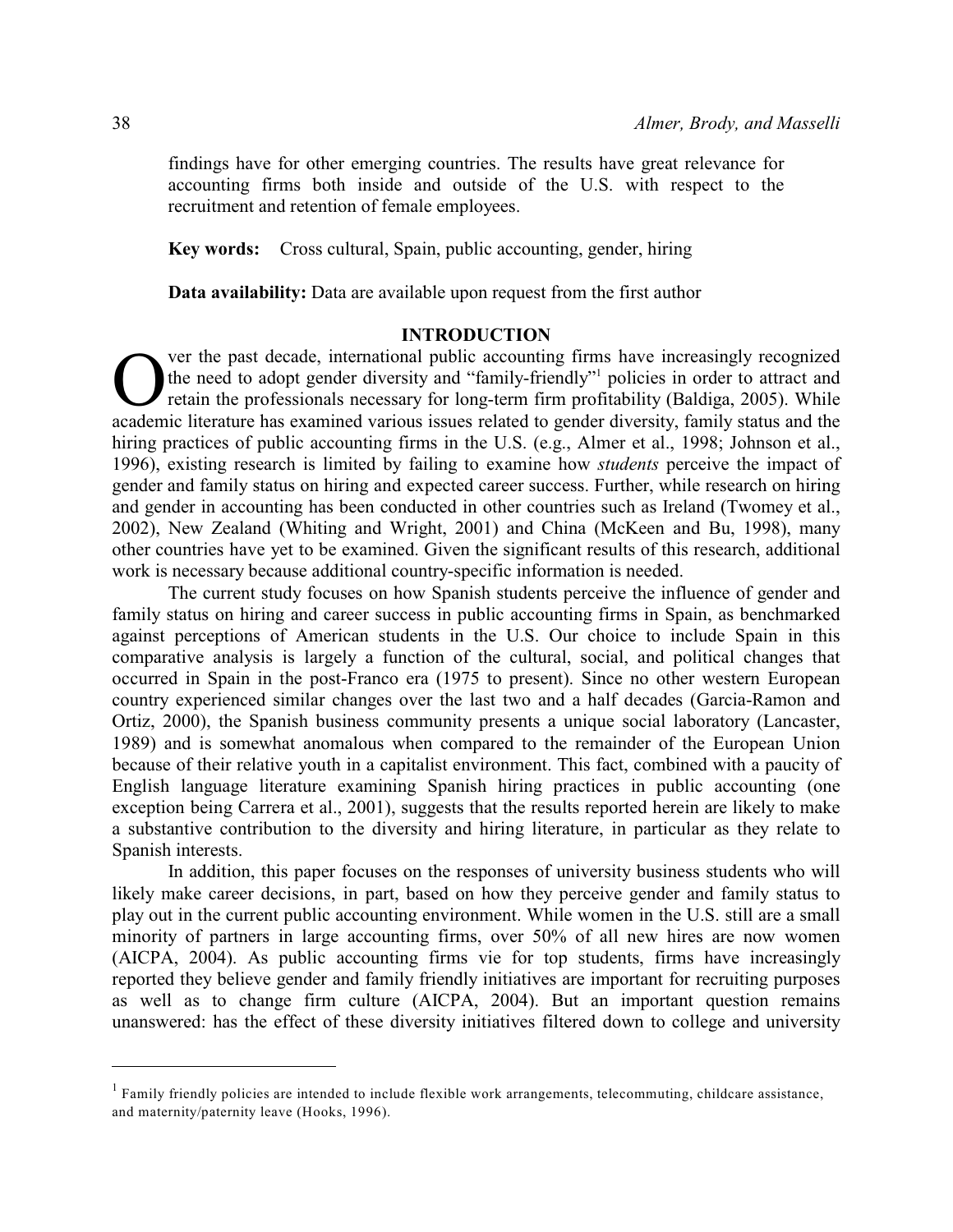students? While feedback from current professionals provides useful information, we believe that it is perhaps even more important to obtain similar feedback from the future generation of employees. Student feedback can provide a benchmark for how effective existing programs are at changing firm culture and whether this information is flowing down to the college student level. Based on this information, accounting firms can evaluate their recruitment and human resource courses of action to determine if additional changes are necessary. Thus, these student responses not only provide insight into their views with respect to gender and family issues, but also serve as an important measure of the perceived success of these programs implemented by accounting firms.

This study examines the responses of university students in Spain to an experimental instrument designed to obtain information on the potential presence of gender bias and family status bias in the public accounting workplace. The Spanish students were in their final year of a general business program, and have taken a concentration of accounting courses.<sup>2</sup> These results are benchmarked against those of senior accounting students from the United States. Results suggest both Spanish and American students perceive gender bias exists and that male job candidates have greater employment opportunities. In addition, family status bias is also perceived to exist as single candidates were judged more likely to be hired, and to be successful, than married individuals with children. The primary difference noted between students in the two countries concerns impressions of voluntary turnover of women. Spanish students feel women are less likely to voluntarily turnover from a position once they are employed than are American women.

The remainder of the paper is organized as follows. First is a discussion of the political and social changes in Spain. Next is a literature review of diversity issues and hiring practices in the U.S. Against this background, research questions are posed related to student perceptions in Spain and the U.S. This is followed by a discussion of the research methodology. Next we present and discuss the results. Finally, we discuss the study's limitations and provide concluding remarks.

## **LITERATURE REVIEW AND RESEARCH QUESTIONS**

## **Women and the Spanish Auditing Profession**

Only recently has research begun to address specifically how women have historically participated in the Spanish auditing profession. Carrera et al. (2001) provide a sociological analysis of the interrelationship between the audit profession, the state and gender. Citing archival data of female membership in the oldest Spanish audit professional association, *Instituto de Censores Jurados de Cuentas* (ICJCE) from 1942-1988, they examine how political and social forces shaped membership rules in the ICJCE and participation in commerce education and accounting employment. The authors conclude that participation of women in the auditing profession has mirrored the role of women in Spanish society as dictated by political and legal forces. To understand better the importance of institutional setting, consider the socio-political

 $^2$  Spanish universities do not offer the equivalent of an accounting degree, but rather offer a general business degree and elective concentrations. The students in this sample have taken a series of accounting courses that include: Cost Accounting; Financial Accounting; Accounting for Public Institutions, Towns and Governments; and Tax Accounting. As such, these students are the Spanish equivalent of senior accounting majors, familiar with accounting theory, practices and institutions.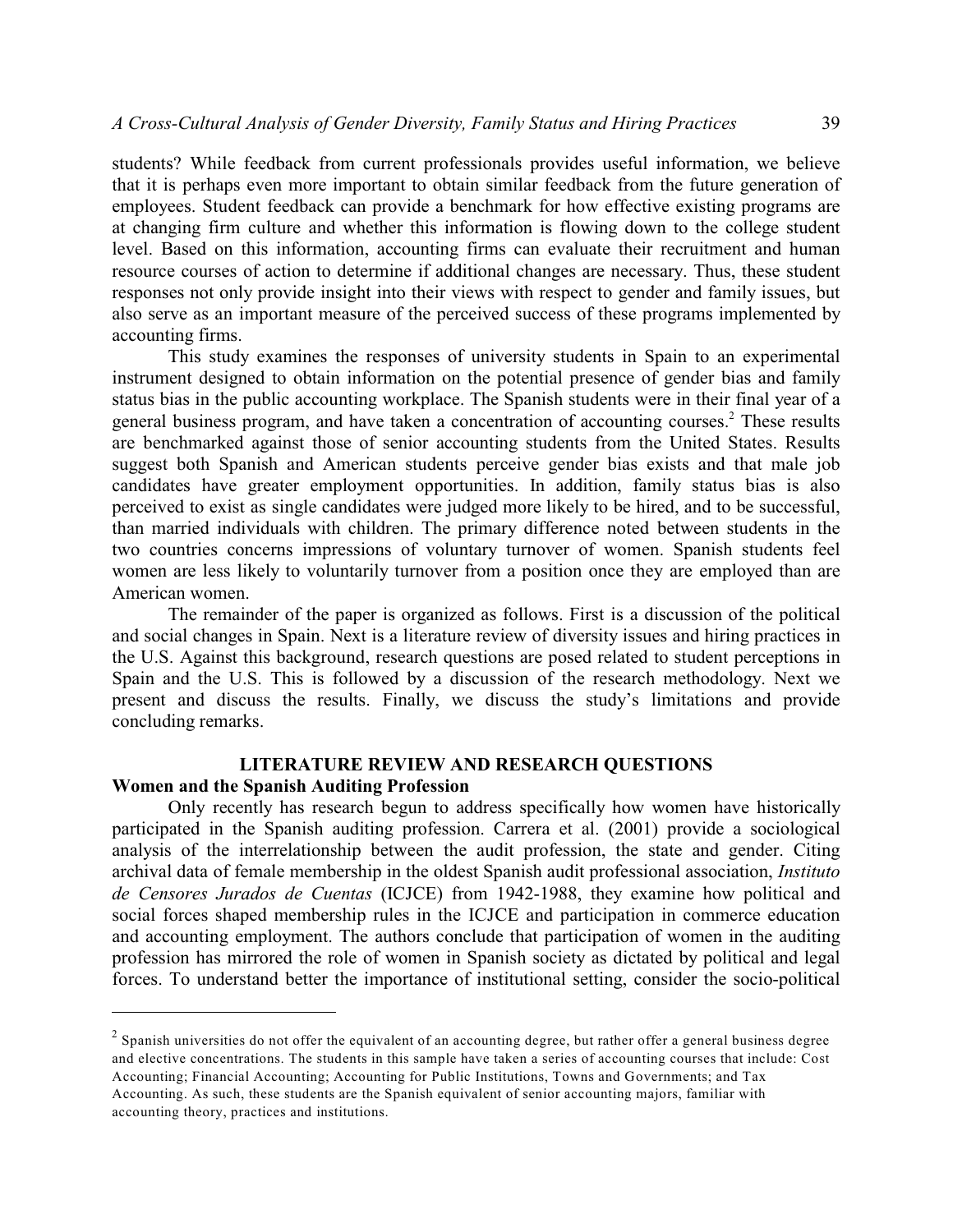changes that have occurred in Spain as it made a rapid and peaceful transformation from a far right-wing dictatorship to a free market economy.

Since the end of Franco's totalitarian regime in 1975, Spain has undergone dramatic structural and social changes as it transitioned into a democracy. Many of the changes have directly impacted Spanish women, prompting a need for research in this area. A generation ago, women in Spain almost exclusively assumed the role of housewives largely because of Article 57 of the Spanish civil code, which hinged primarily on the concept of "permiso marital (marital permission)" (Hooper, 1995). Women were unable to work or open a bank account without the permission of their husband or father. Spanish women were expected to play the role of traditional, Catholic wives and daughters. Divorce was illegal until 1981 but, even after being legalized, has been frowned upon in Spanish society. While Spain abolished "permiso marital" in 1975 shortly after Franco's death, the most significant event for women in Spain came with the 1978 constitution, when they gained legal equality. The 1979 Convention on the Elimination of all Forms of Discrimination against Women was another major effort to increase equality and eliminate discrimination. Reflective of this discrimination, women were banned from membership in the ICJCE, and therefore from performing audits from 1945 until 1977 (Carrera et al., 2001).

While the role of Spanish women has changed, there are still many issues that reflect the tension between the "old and new" roles and opportunities for women. On one hand, Spain has one of the lowest birthrates in the world (Weiss, 2000; Redondo-Bellon et al., 2000),<sup>3</sup> suggesting that a large number of younger women are delaying or forgoing children to take advantage of the emerging professional opportunities available to them. On the other hand, the Spanish government is still trying to get more women of all ages to join and remain in the workforce. In 2002, women made up approximately 40% of the labor force (a significant increase from 1970 when they accounted for only 18.1%) (Instituto Nacional de Estadistica, 2003). Many women also leave the job market after the age of 30, and while it is illegal to fire a woman for getting pregnant, it has been suggested that employers will look for other excuses not to renew her employment contract. Further, traditional stereotypes continue to classify certain professions and fields as feminine. Employment discrimination against Spanish women is still prevalent, as are salary gaps between men and women (Fuchs, 2003).

Complicating the situation is the fact that many still do not feel that women should have a more significant role in today's society. "Eduardo Fuentes, manager of the National Foundation of Francisco Franco in Madrid<sup>4</sup>, says, 'A woman's fundamental role is to be a mother. [The government] says they have liberated the woman, but it is a bit of a deception. Women had more prestige when they were the head of the household'" (Miller, 2002, p. 8). Fuentes is not alone in his view of the situation. There is a great deal of evidence suggesting that

 $3$  From 1980 to 2000, Spain's birthrate declined from 2.2 to 1.2 children per woman (a decrease of 45%), while at the same time the U.S. fertility rate actually increased by 17% (1.8 to 2.1 children per woman) (The World Bank Group: Gender Stats database of Gender Statistics, 2002).

<sup>&</sup>lt;sup>4</sup> National Foundation of Francisco Franco is a foundation dedicated to supporting the memory of the deceased dictator and his political and social positions. From 2000 to 2002, the Foundation received government funding from the Spanish Culture Ministry (Spanish Government Funds Group That Exalts Franco, http://www.buzzle.com/ editorials/9-22-2002-26796.asp).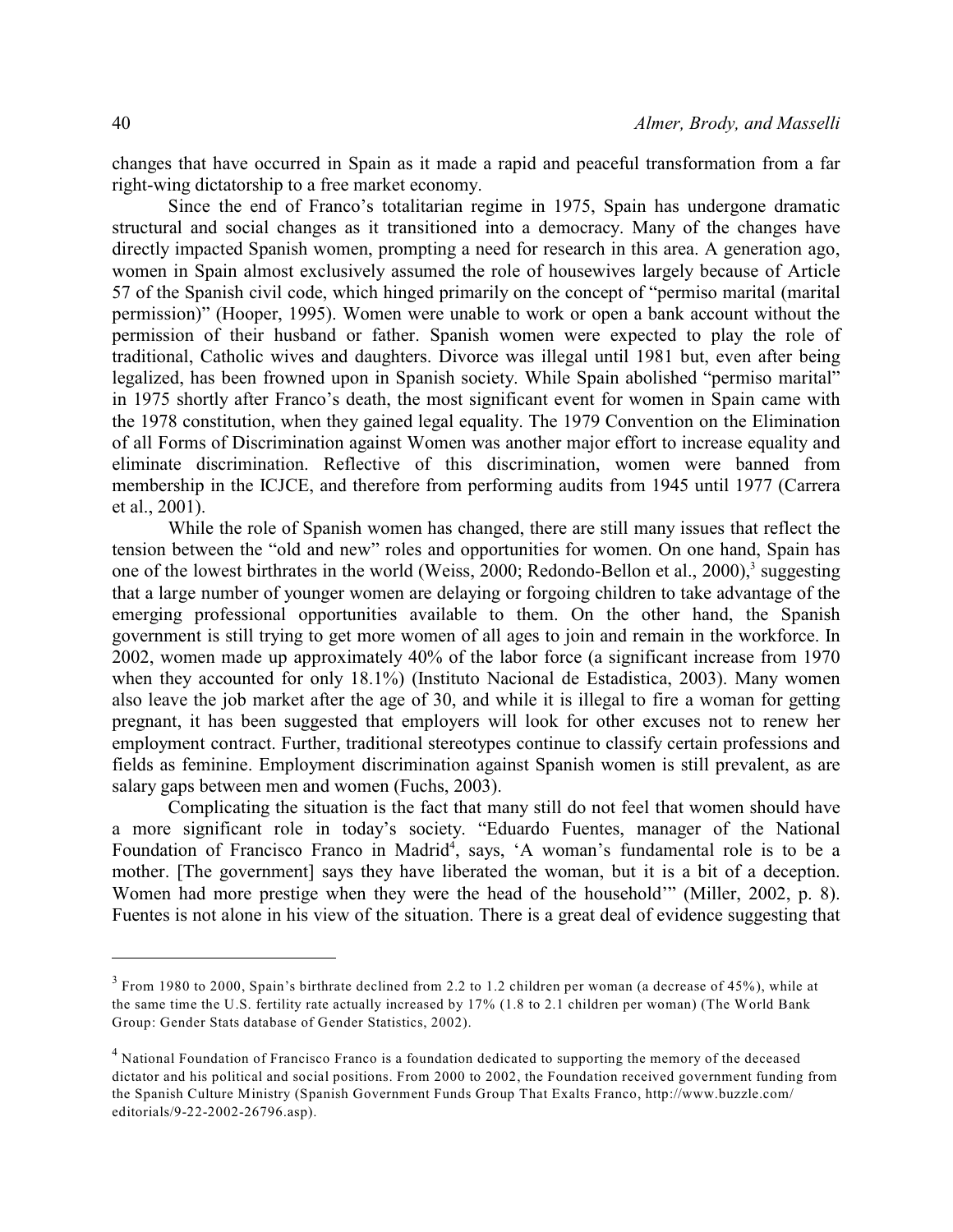employment discrimination still exists. Research continues to show (e.g., Garcia-Roman and Ortiz, 2000) that women believe that men can get promoted more easily because they do not have to worry about children or housework, while women still have the primary responsibility for both.

Spain has also had one of the highest unemployment rates in the European Union since the late 1970s (Hooper, 1995; Weiss, 2000). Unemployment in Spain also has more of a gender bias than that found in other countries. However, while it continues to have one of the lowest rates of female employment, it also has one of the fastest rates of increase of female employment (Garcia-Roman and Ortiz, 2000).

Nevertheless, in light of the monumental political and social changes occurring in Spain in the last few decades, the issue of gender and the employment market, as perceived by tomorrow's professionals, is at a pivotal turning point. While Carrera et al. (2001) provide insights into the historical participation and context of female participation in the auditing profession, it is not informative of current attitudes toward gender or family biases that may persist in the Spanish public accounting environment. Because of this, it is important to continue to study the situation in Spain and determine if attitudes about women and family status in the work environment have changed. Because no research has yet investigated gender and family status issues in the accounting profession in Spain, we pose the following research questions:

| <b>Research Question 1:</b> | Do Spanish students perceive that a gender bias<br>exists in public accounting related to hiring, success<br>and likelihood of voluntary turnover?        |
|-----------------------------|-----------------------------------------------------------------------------------------------------------------------------------------------------------|
| <b>Research Question 2:</b> | Do Spanish students perceive that a family status<br>bias exists in public accounting related to hiring,<br>success and likelihood of voluntary turnover? |

## **Research on Gender and Family Status in the Accounting Profession in the United States**

The U.S. has a much longer research tradition of examining the impact of gender and family status on hiring and career success in public accounting. Research conducted in the early 1990s found female audit seniors were judged less favorably in terms of promotion possibilities than their similarly qualified male counterparts (Anderson et al., 1994). Later research by Almer et al. (1998) found that, while gender no longer seemed to impact recruiters' and current professionals' perceptions of initial hiring and success, female accounting job applicants were expected to have higher voluntary turnover than their male counterparts. Almer et al.'s finding suggests there may be a self-fulfilling prophecy in that women are not expected to be "long-term players" and, accordingly, are not be afforded the same opportunities as men. This disproportionate opportunity structure between women and men could result in female employees' dissatisfaction and voluntary departure from the firm. Most recently, however, Johnson et al. (2000) found evidence that within one high-profile public accounting firm that has focused on diversity initiatives, "a new culture of diversity" has emerged in which gender bias among audit seniors appears to have virtually disappeared.

Family structure has also received modest attention within accounting literature. Research in the early 1990s found that public accounting professionals with children were consistently judged less favorably by their peers in terms of promotion and likelihood of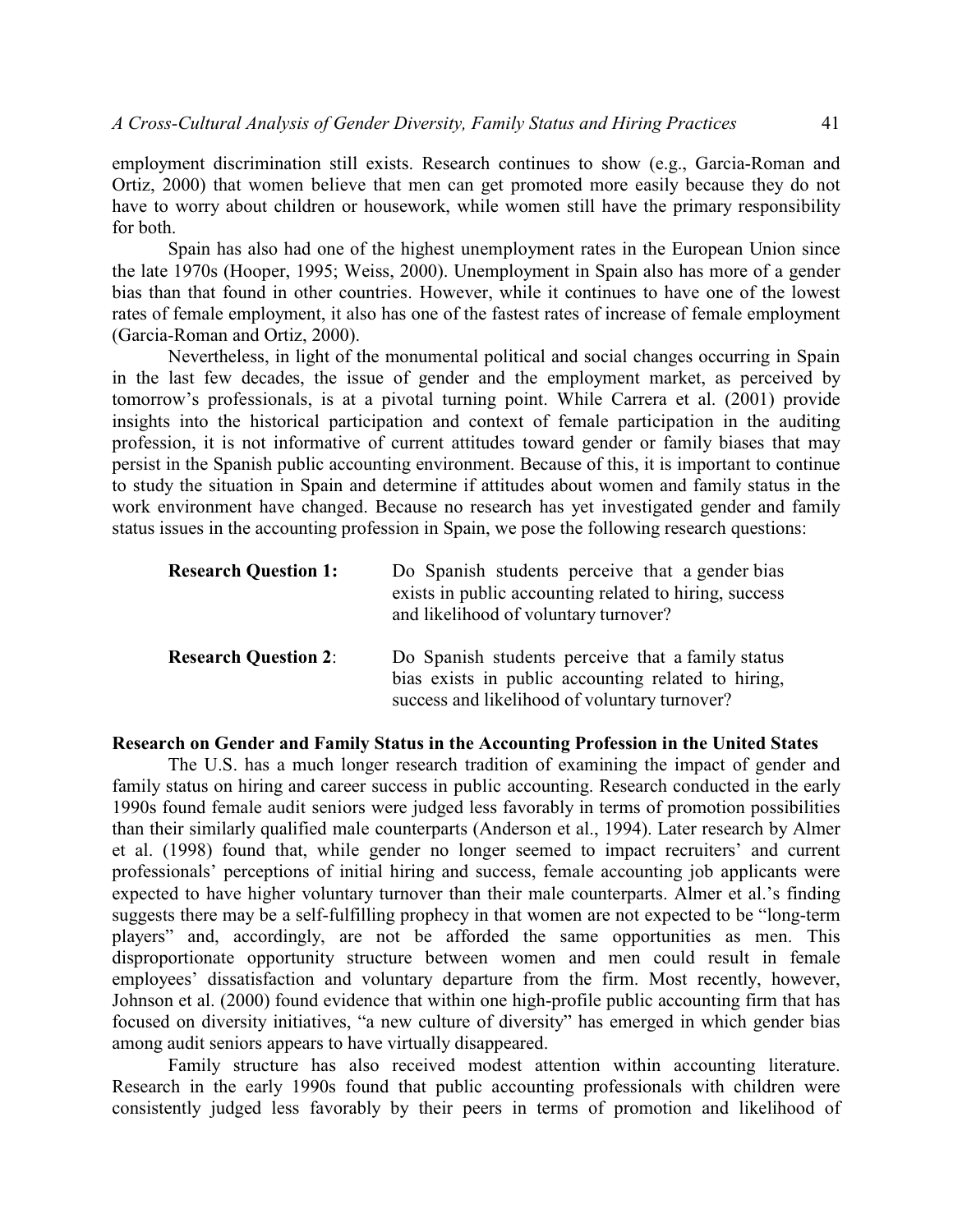termination than those who were single (Anderson et al., 1994). However, since the mid 1990s, all the large public accounting firms have been actively trying to cultivate a more "family friendly culture" by implementing such programs as childcare referral systems and flexible work arrangements to accommodate childcare needs (Hooks, 1996). Research by Almer et al. (1998) conducted subsequent to firms' emphasis on becoming more "family friendly" found a less pronounced family-status bias. In their study, only perceptions of voluntary turnover, but not hiring or career success, were found to be more negative for married professionals with children. However, it is not clear how the focus on a "family friendly culture" is understood by new public accounting recruits, most of whom are single and without children. A recent AICPA-sponsored study of 325 new audit hires for a large international accounting firm found that only 15% of new hires were married (Hermanson et al.,  $2002$ ).<sup>5</sup> Thus, at entry-level positions within the firms, employees who are married or have families appear to be in the minority and it remains to be seen whether they understand how the presence of family friendly policies within the firm can mitigate what has historically been a culture biased against professionals with children.

Given the long-entrenched and somewhat conservative culture of public accounting firms, college students, lacking any real professional experience, may believe the gender diversity and family-friendly programs touted by the respective firms are simply motivated by public relations rather than a sincere desire to change the firms' human resource philosophy. Consequently, students may believe that the same biased system still exists which results in women and those with families being less likely to achieve long-range success. Accordingly, we explore whether U.S. accounting students perceive that gender and family status have an impact on hiring and career success in public accounting and propose the following research questions:

| <b>Research Question 3:</b> | Do U.S. students perceive that a gender bias exists<br>in public accounting related to hiring, career<br>success and voluntary turnover?        |  |  |  |
|-----------------------------|-------------------------------------------------------------------------------------------------------------------------------------------------|--|--|--|
| <b>Research Question 4:</b> | Do U.S. students perceive that a family status bias<br>exists in public accounting related to hiring, career<br>success and voluntary turnover? |  |  |  |

In addition, since this research strives to benchmark the perspectives of Spanish students against those of American students with regard to the impact of gender and family status effects on hiring and career progression in the workplace, research questions five and six address these comparisons.

**Research Question 5:** Are gender effects, as they impact hiring, success, and voluntary turnover perceived differently by Spanish and U.S. students?

 $<sup>5</sup>$  No data was reported by Hermanson et al. (2002) on whether the respondents had children.</sup>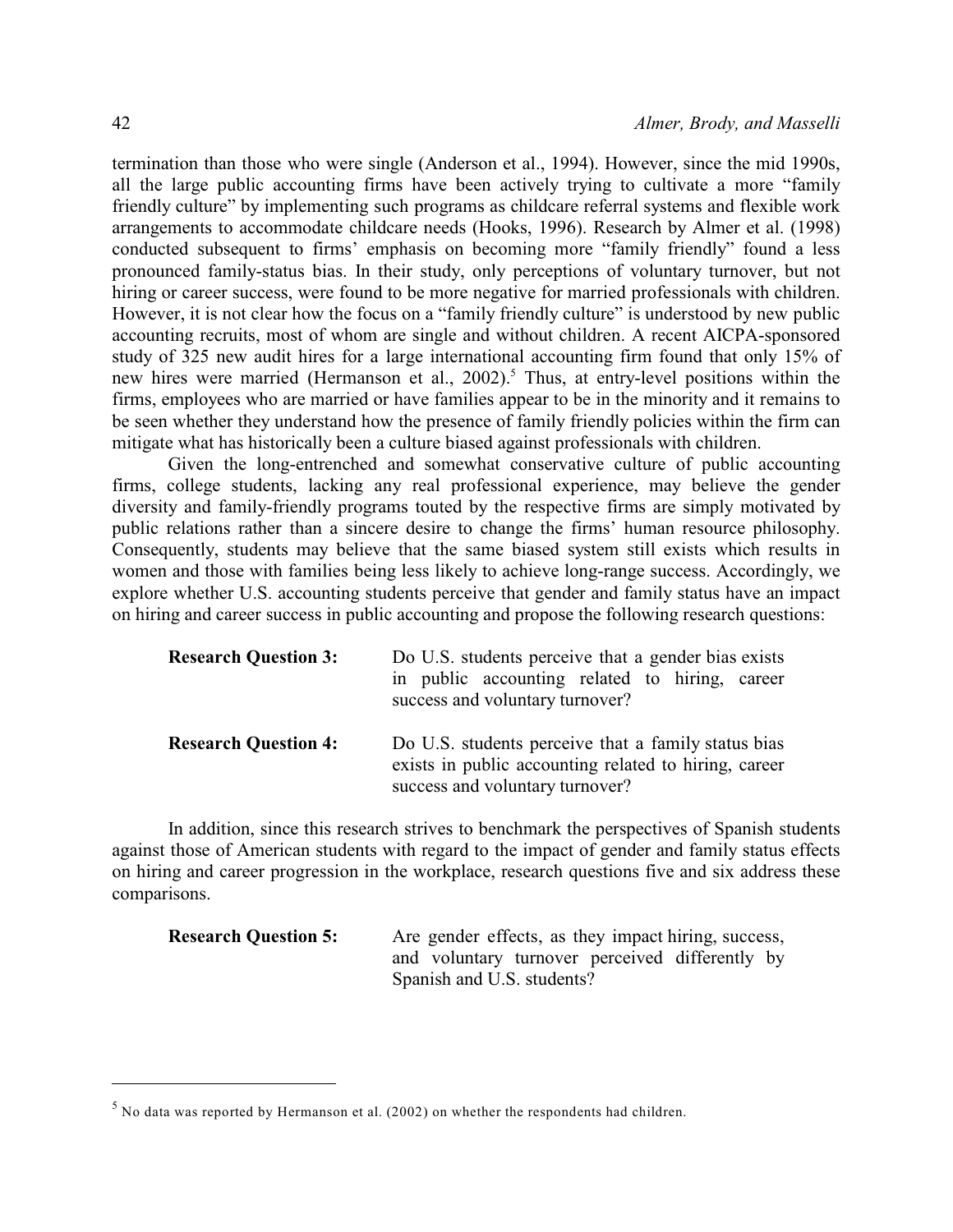| <b>Research Question 6:</b> | Are family status effects, as they impact hiring, |
|-----------------------------|---------------------------------------------------|
|                             | success, and voluntary turnover perceived         |
|                             | differently by Spanish and U.S. students?         |
|                             |                                                   |

## **METHODOLOGY**

#### **Participants and Task**

Participants in the study were obtained from universities in Spain and the United States. Spanish participants were 242 business students in their final year at a large prestigious Spanish university in the Spanish province of Adalucia. As discussed earlier, Spanish universities do not offer a "accounting major," but rather a general business degree and the opportunity to take a concentration of classes in a particular area. Students in this sample had completed a concentration of upper division accounting courses and, therefore, were substantially equivalent

|                       | <b>TABLE 1</b><br><b>Demographics</b> |                   |
|-----------------------|---------------------------------------|-------------------|
|                       | Spain<br>$(n=242)$                    | U.S.<br>$(n=133)$ |
| Average age           | 23.5                                  | 26.0              |
| Gender:               |                                       |                   |
| Male                  | 110 $(45%)$                           | 55 (41%)          |
| Female                | 132 (55%)                             | 78 (59%)          |
| <b>Marital Status</b> |                                       |                   |
| Single                | 233 (96%)                             | 92(70%)           |
| Married               | 9(4%)                                 | 39 (30%)          |
| Children              |                                       |                   |
| N <sub>0</sub>        | 241 (100%)                            | 110(83%)          |
| Yes                   | $1(0\%)$                              | 23 $(17%)$        |

to senior level accounting students in the U.S. U.S. participants consisted of 133 senior level accounting students from 3 large public universities in the western U.S. As expected, because of the low cost of higher education and the relatively high rate of unemployment in Spain, the Spanish students were slightly younger and less likely to be married or have children than their U.S. counterparts. However, in both Spain and the United States, the participant groups were slightly more than half female. Table 1 provides participant demographic data.

The experiment required each participant to assess evaluations for eight different hypothetical job candidates. To ensure no order effects, the eight summary evaluation sheets were randomized across participants. The instructions asked participants to give their opinion about the likelihood that the hypothetical university students would be hired for an entry level position in assurance services and were asked to evaluate each individual applicant's potential for success, if in fact the individual is hired. The Appendix includes an example of the summary sheets.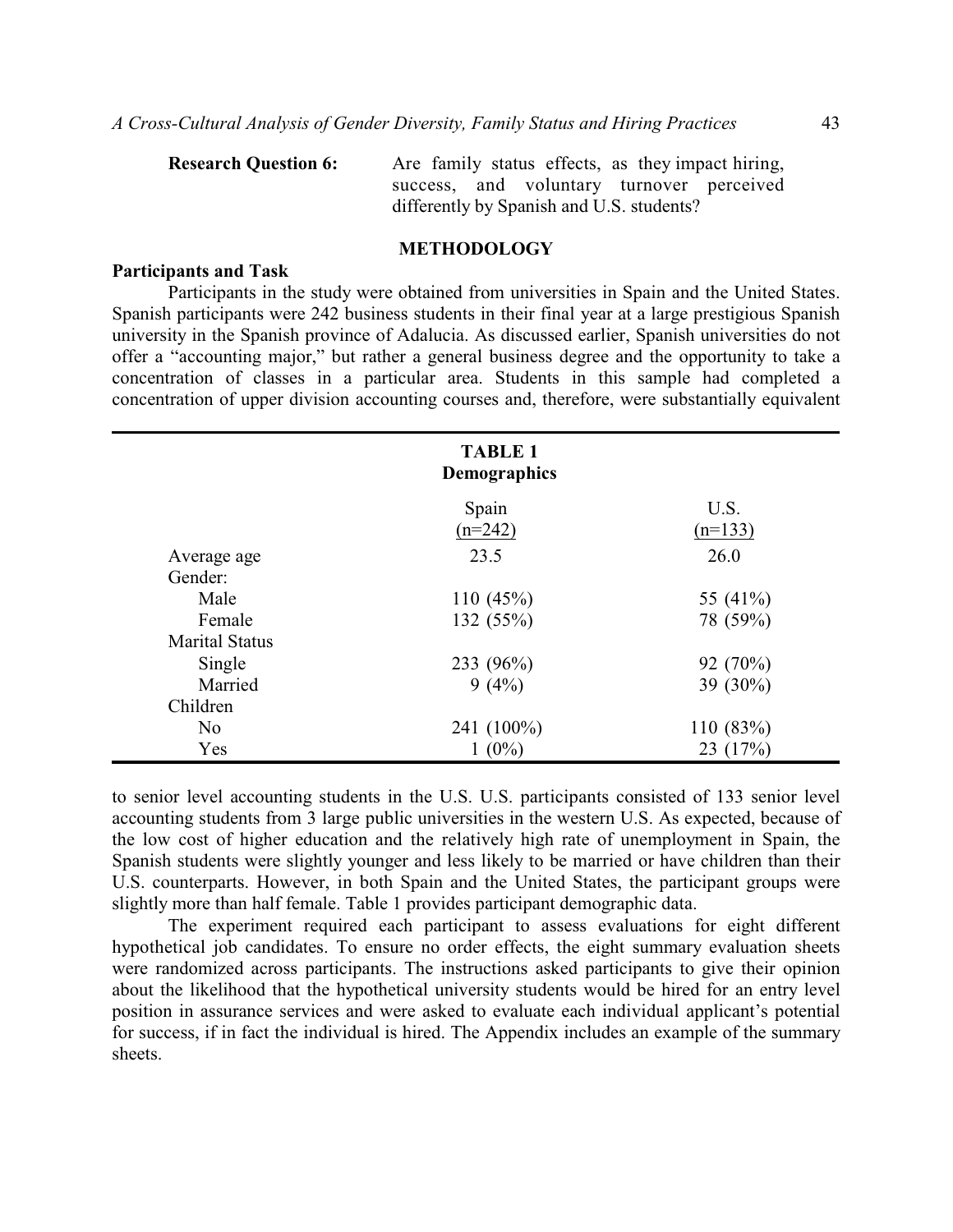#### **Translation Process**

To successfully conduct cross-cultural research using translated instruments requires extreme care to ensure linguistic validity. As such, in this study we used translation procedures recommended by Ellis (1989) that called for translating the instrument into Spanish, then backtranslating the Spanish version into English and correcting discrepancies. A professional translator in the United States conducted the initial translation. The back-translation was conducted by a former "Big-Four" accounting firm partner who had practiced in both U.S. and Spain, was fluent in Spanish and English, and maintained extensive knowledge of public accounting practices and customs. This second translator also ensured the appropriateness of the instrument to the recruiting process in Spain.

#### **Manipulated Profile Attributes and Design**

Each experimental instrument provided the participant with eight different summary evaluation sheets that contained information about the eight candidates. For each candidate, information was provided about two variables of primary interest: gender (male or female as determined by the unambiguously gender-specific name on the application), and family status<sup>6</sup> (single or married with one child). In addition, because prior research has shown that communications skills are important to the hiring process and may possibility mitigate other perceived shortcomings of applicants (Ahadiat and Smith, 1994; Almer et al., 1998), we also included a manipulation for communications skills at two levels (average or above average). Because of the selectivity of hiring in public accounting, all profiles stated that the applicant's scholastic performance and professional appearance were "above average" since it is likely that the pre-screen evaluations performed prior to interviewing candidates would have already eliminated average or below average candidates (Anderson et al., 1994).

Manipulation of gender, family status and communications skills at two levels each resulted in eight different profiles for evaluation purposes. Because each participant provided responses to eight different hypothetical job candidates, all analyses were performed as a repeated measure. The resulting within-subject differences are captured by including a variable called "Subject" in our analysis, which is nested with our "Location" variable. Location is a binary variable for Spain and the U.S.

#### **Dependent and Measured Variables**

Consistent with prior research (Almer et al., 1998), participants provided four responses for each of the eight job applicant profiles designed to collect data related to four career measurement variables. The first is a hiring measure. Participants were asked, "How likely do you think it is that this individual would be hired for an entry level position?" Next, is a career progression variable in which participants were asked, "If hired, how likely do you assess the chances that this individual could advance through the ranks?" The third measure is a rapid career progression measure in which participants were asked, "If hired, how likely do you assess the chances that this individual could enjoy unusual success and rise rapidly through the ranks?" The last measure addresses voluntary turnover and asked, "If hired, how likely do you assess the

 $6$  Though factors such as family status are not typically on summary sheets received by recruiters due to employment law considerations, they generally becomes known at some point in the evaluation process.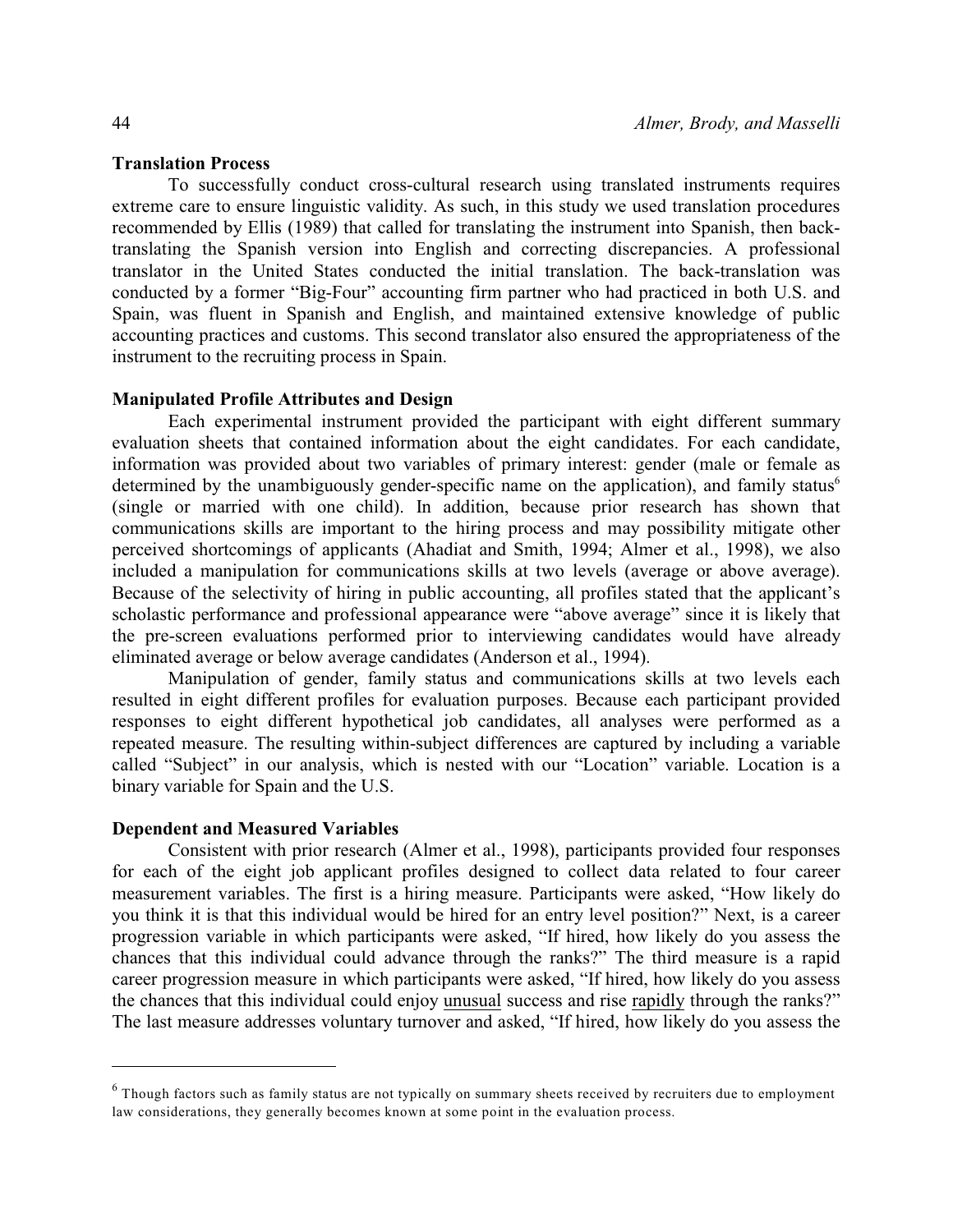chance that this individual would voluntarily leave the firm within the first 3 years of employment?" Each of the dependent variables was elicited on a scale of 1 to 7 anchored by "very unlikely" to "very likely."

## **RESULTS AND DISCUSSION**

The first three measured variables discussed above (i.e., hiring, career progression and rapid career progression) relate to one underlying construct entitled "career success potential." We performed a correlation analysis on these dependent measures and confirmed the existence of significant correlations.<sup>7</sup> Therefore, we use Multivariate Analysis of Variance (MANOVA) to analyze all of our variables except our fourth dependent measure, voluntary turnover, for which we conducted Analysis of Variance (ANOVA). Table 2 presents the results of the MANOVA and Table 3 presents the results of the ANOVA.

| <b>TABLE 2</b><br><b>MANOVA on Dependent Variables 1-3 "Career Success Potential"</b> |      |                                    |         |  |  |
|---------------------------------------------------------------------------------------|------|------------------------------------|---------|--|--|
| <b>Independent Variables</b>                                                          |      | Pillai's Criterion F approximation | p-value |  |  |
| Gender                                                                                | .023 | 21.02                              | .0001   |  |  |
| <b>Family Status</b>                                                                  | .043 | 40.23                              | .0001   |  |  |
| <b>Communication Skills</b>                                                           | .346 | 465.35                             | .0001   |  |  |

Location .031 28.49 .0001 Subject (Location) 1.40 6.14 .0001 Gender x Location .001 .81 .4882 Communication Skills x Location .022 19.76 .0001 Family Status x Location .002 .002 .1297

**TABLE 3**

| ANOVA on Dependent Variable 4 – Voluntarily Leave |  |  |  |
|---------------------------------------------------|--|--|--|
|---------------------------------------------------|--|--|--|

| <b>Independent Variables</b>           | <b>F</b> value | p-value |
|----------------------------------------|----------------|---------|
| Gender                                 | 12.51          | .0004   |
| <b>Family Status</b>                   | 199.28         | .0001   |
| <b>Communication Skills</b>            | 19.87          | .0001   |
| Location                               | 322.31         | .0001   |
| Subject (Location)                     | 6.64           | .0001   |
| Gender x Location                      | 7.36           | .0067   |
| <b>Communication Skills x Location</b> | 4.72           | .0299   |
| Family Status x Location               | 1.75           | .1864   |

 $^7$  Factor analysis of the four dependent variables clearly indicated that a pattern whereby the first three measures form one underlying construct explaining 94.4% of the variation. Cronbach's coefficient alpha for the three dependent variables was an acceptable .84 (Nunnally, 1967).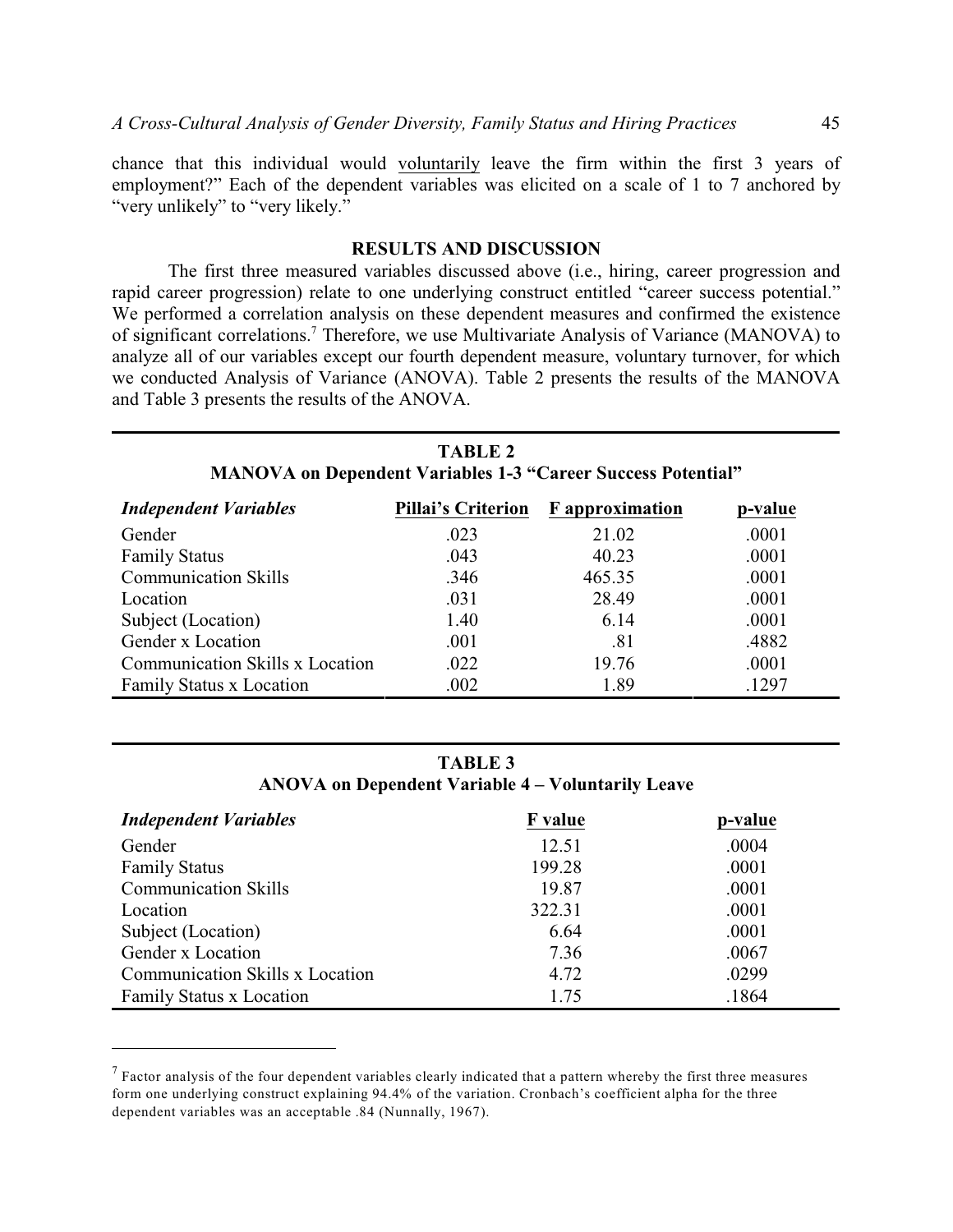The results of the MANOVA in Table 2 and the ANOVA in Table 3 clearly indicate significant main effects for each of our manipulated variables (i.e., gender, family status and communications skills) as they relate to the construct "career success potential" as well as to our fourth dependent variable, voluntary turnover. The interaction of location (Spain or U.S.) with gender, family status and communications skills yielded mixed results. In the MANOVA analyses for our career success construct (Table 2), only the interaction of location and communications skills was significant. However, the interaction of location with gender and communications skills both proved significant (p-values of .0067 and .0299, respectively) for our fourth dependent variable, expectations of voluntary turnover (Table 3). To better help explain our findings, we first present the adjusted cell means from our analyses in Table 4.

The key results from our analyses are as follows. First, both Spanish and U.S. respondents, on average, feel male job applicants have greater "career success" potential, suggesting they have a higher probability of being hired, of advancing and of rapidly advancing than females. This finding provides support for research questions one (for Spanish students) and three (for U.S. students) in that the data suggest that both respondent groups systematically feel that gender continues to be an issue and that a bias exists in favor of male candidates. Relevant to research question five, the lack of a significant interaction between gender and location for the career success variables given the above suggests that both Spaniards and Americans feel similarly that male candidates are likely to experience greater opportunities in the workplace.

Nonetheless, despite the lack of differences in perception of a gender bias for the three career success variables between Spanish and American students, it is interesting to note that American students feel that women have a higher likelihood of voluntarily leaving the firm than men. Spanish students do not perceive that the likelihood of voluntarily leaving the firm is different between men and women. This finding is consistent with the recent statistical patterns relating to labor, education, and fertility in Spain. Recall that in the last two decades the fertility rate in Spain decreased from 2.2 to 1.2 children per woman (a decrease of 45%) while at the same time the U.S. fertility rate increased by 17% (1.8 children per woman to 2.1). These statistics suggest that it is far more likely for American women to have children and subsequently leave the firm than it is in Spain, a likely contributor to this difference in perspective between the two cultures.

In addition, the percentage of women in the workforce increased over the last two decades by 32% in Spain relative to a 12% increase in the U.S. Again, as women in Spain strive to overcome years of oppression under the Franco regime, it could be argued that once a woman does gain an employment opportunity, it is less likely that she will voluntarily choose to give it up. Finally, while the trends in education are similar in the sense that more women are attending post secondary education in both Spain and U.S., the increase in the 20-year period (1980 to 2000) in Spain was dramatically higher at 186% relative to a 43% increase for women in the U.S. The additional education of women in Spain means they are now vying for more prestigious positions and are again less likely to voluntarily give them up once they have been hired. Accordingly, for purposes of research question five comparing Spanish and U.S. perspectives on gender issues, the data largely suggest that the impact of gender on career success variables is not significantly different between Spanish and American students except that Spanish women are perceived as less likely to voluntarily leave a position once hired than are American women.

The results indicate similar perspectives between Spanish and American students with regards to the family status variable. All respondents, on average, believe that single job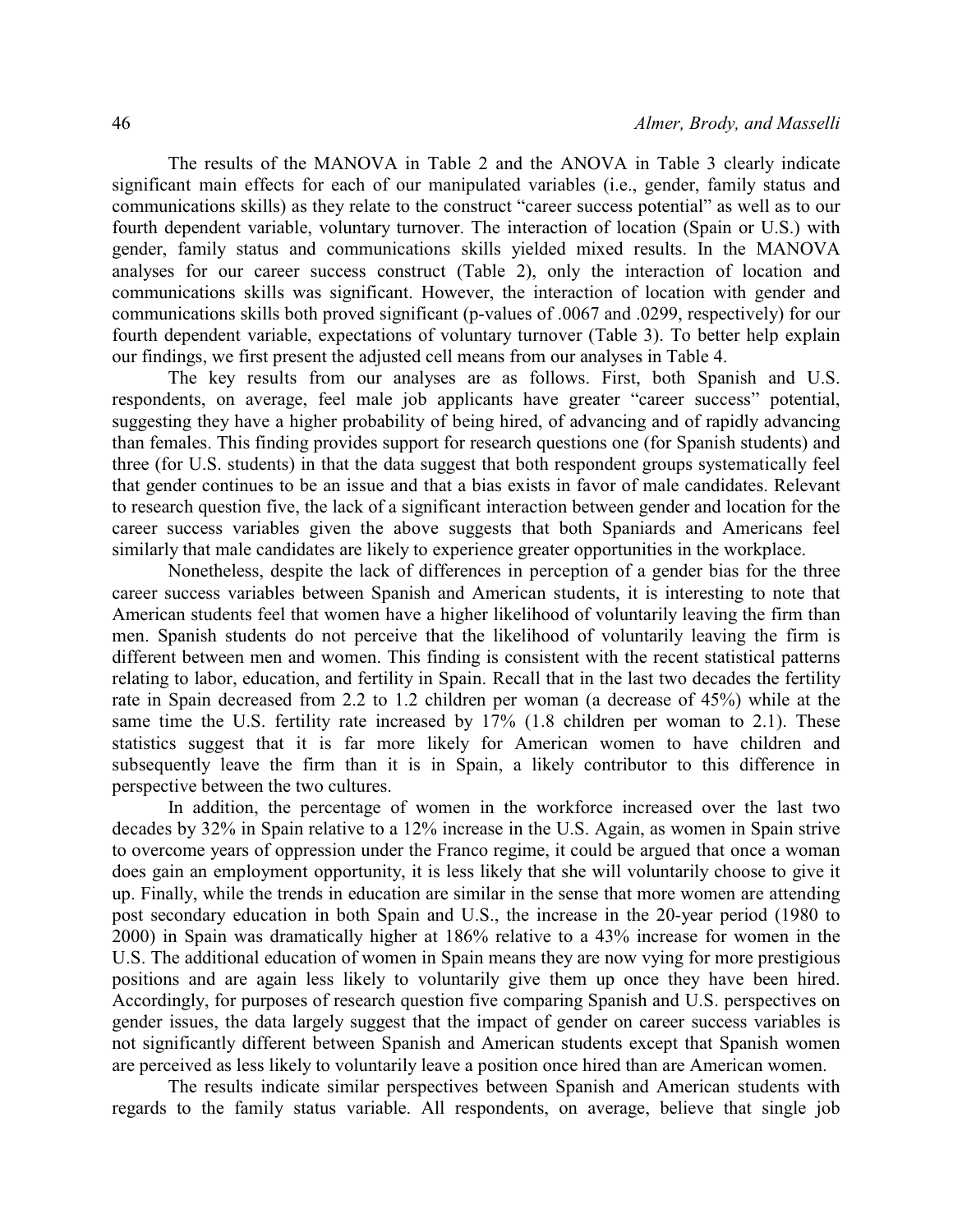| <b>TABLE 4</b><br><b>Adjusted Cell Means</b>                                                                                                   |      |      |      |      |  |  |  |  |
|------------------------------------------------------------------------------------------------------------------------------------------------|------|------|------|------|--|--|--|--|
| DV1:<br>DV2:<br><b>DV3: Rapidly</b><br><b>DV4:</b><br><b>Advance</b><br><b>Independent Variables</b><br><b>Hire</b><br><b>Advance</b><br>Leave |      |      |      |      |  |  |  |  |
| Gender                                                                                                                                         |      |      |      |      |  |  |  |  |
| Male                                                                                                                                           | 5.92 | 5.66 | 5.17 | 3.52 |  |  |  |  |
| Female                                                                                                                                         | 5.77 | 5.46 | 4.96 | 3.68 |  |  |  |  |
| <b>Family Status</b>                                                                                                                           |      |      |      |      |  |  |  |  |
| Single                                                                                                                                         | 5.95 | 5.68 | 5.23 | 3.92 |  |  |  |  |
| Married w/one child                                                                                                                            | 5.73 | 5.45 | 4.90 | 3.27 |  |  |  |  |
| <b>Communication Skills</b>                                                                                                                    |      |      |      |      |  |  |  |  |
| Average                                                                                                                                        | 5.49 | 5.11 | 4.52 | 3.49 |  |  |  |  |
| Above Average                                                                                                                                  | 6.20 | 6.01 | 5.16 | 3.70 |  |  |  |  |
| Location                                                                                                                                       |      |      |      |      |  |  |  |  |
| Spain                                                                                                                                          | 5.80 | n.s. | 5.17 | 3.18 |  |  |  |  |
| U.S.                                                                                                                                           | 5.89 |      | 4.96 | 4.01 |  |  |  |  |
| Gender x Location                                                                                                                              | n.s. | n.s. | n.s. |      |  |  |  |  |
| Male Spain                                                                                                                                     |      |      |      | n.s. |  |  |  |  |
| Female Spain                                                                                                                                   |      |      |      | n.s. |  |  |  |  |
| Male U.S.                                                                                                                                      |      |      |      | 3.87 |  |  |  |  |
| Female U.S.                                                                                                                                    |      |      |      | 4.16 |  |  |  |  |
| Communication Skills x Location                                                                                                                |      |      |      |      |  |  |  |  |
| Average Spain                                                                                                                                  | 5.53 | 5.18 | 4.73 | n.S. |  |  |  |  |
| Above Average Spain                                                                                                                            | 6.06 | 5.94 | 5.62 | n.s. |  |  |  |  |
| Average U.S.                                                                                                                                   | 5.44 | 5.04 | 4.30 | 3.86 |  |  |  |  |
| Above Average U.S.                                                                                                                             | 6.34 | 6.00 | 5.61 | 4.16 |  |  |  |  |

Scale  $1 = \text{Very Unlikely to } 7 = \text{Very Likely}$ 

All means reported significantly different at p < .05 within the variable or interaction reported.

Family Status x Location n.s. n.s. n.s. n.s. n.s. n.s. n.s.

applicants are more likely to be hired, advance, and rapidly advance than are applicants who were married with a child. In addition, all respondents also feel that single individuals are more likely to voluntarily leave the firm than are married employees with one child. These findings provide evidence for research questions two and four. Again, relevant to research question six, the lack of significant interaction between location (Spain or U.S.) and the family status variable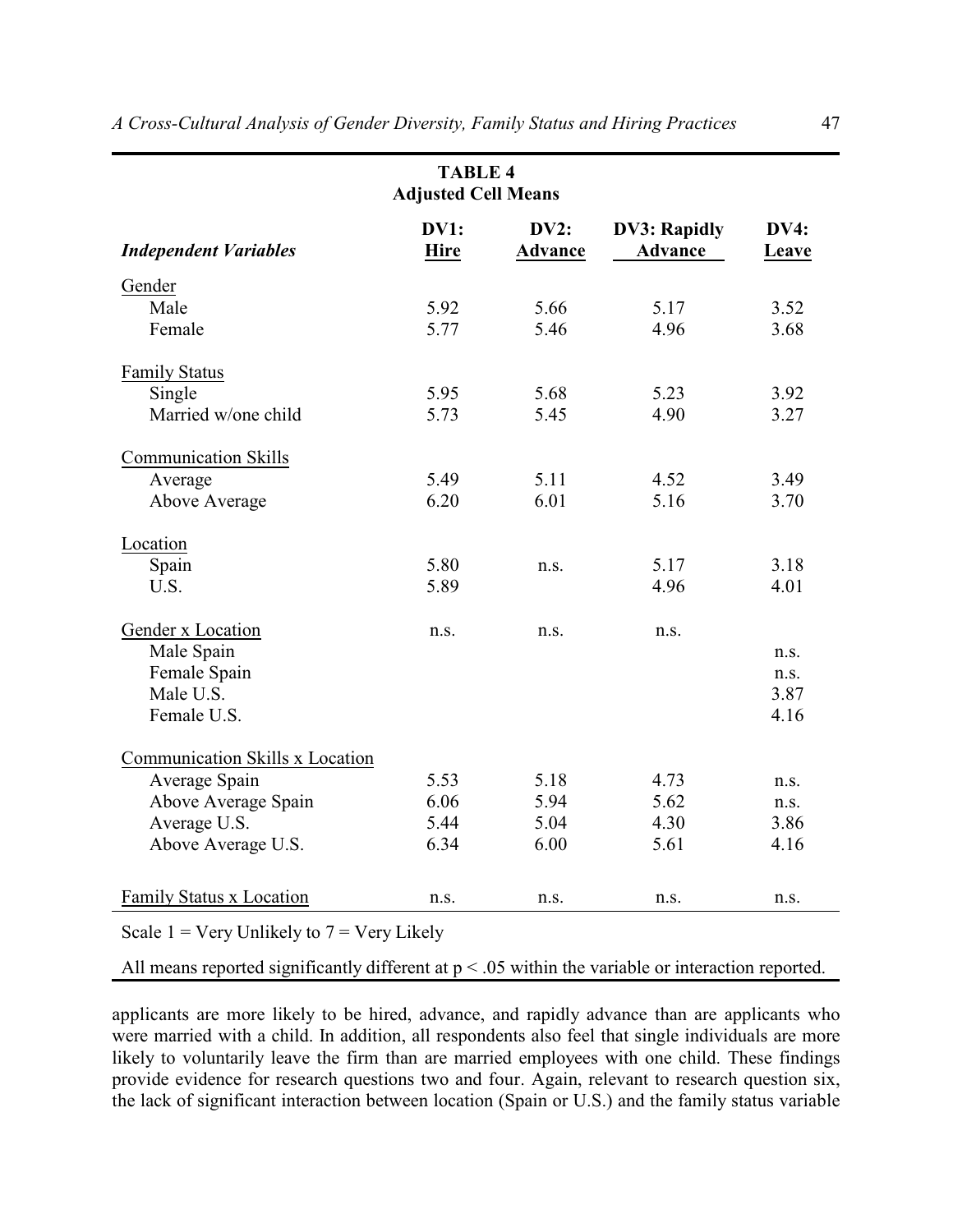suggests that Spanish and American students view the presence of family status bias similarly and feel that single individuals consistently have a greater chance of success in hiring and career progression. The fact that all respondents feel single individuals are more likely to leave the firm than their married counterparts is possibly a function of the fact that the married individuals may seek more stability in their employment rather than seeking frequent career moves.

As noted earlier, an interaction was found between communications skills and location. While both Spanish and American students feel that communications skills are important to success, the effect of communications skills on perceptions of voluntarily leaving a firm is far more pronounced in the United States than Spain. Specifically, job applicants with above average communications skills were judged more likely to voluntarily leave than those with only average communications skills. One plausible explanation for this finding is a function of the different type of higher education experiences of Spanish and American students. In the last decade, business and accounting academe in the United States has dramatically enhanced the focus of the curricula on oral and written communications skills. This focus may lead students to infer that those with strong communications skills will have more opportunities, and thus are more likely to leave public accounting for another position. Spanish universities in contrast do not emphasize oral and written communications skills. As is common in European higher education, student participation in regular class sessions is often optional, and oral communication requirements are unusual. Consequently, it is possible that the different findings with regard to communications skills are a function of differing educational experiences in the U.S. and Spain.

## **CONCLUDING REMARKS AND LIMITATIONS**

This study examines the responses of Spanish business students with an accounting concentration to a series of questions and scenarios related to the impact of gender and family status diversity in the public accounting workplace. These responses are benchmarked against those of a comparable group of American accounting students. Because there is a lack of research in this area in the Spanish business environment, we chose to perform exploratory analyses on the differences in perspectives that may exist between Spanish and American university students toward employment-related situations.

Before discussing the results, four limitations should be noted. First, within each of the locales, student participants may not be representative of all prospective public accounting new hires. The Spanish students were from one selective university in one region of Spain, and the U.S. study participants were from three different public universities in the western U.S. Second, because of differences in the Spanish system of higher education where professional specialization takes place post-graduation, students participating in this study were general business students who had taken a concentration of accounting courses, rather than specifically "accounting majors." As such, the Spanish business students are not a perfectly paired group to the American accounting majors, but represent the most comparable group available. Third, our use of summary sheets to communicate information about job applicants does not fully capture all the information typically available when making judgments about hiring, career success and turnover expectations. Finally, because the professions are a function of the locale in which they exist, our research documents perceptions of effectively two different professions. As such, the possibility exists that observed differences and similarities in perceptions may be confounded with differences in actual practices.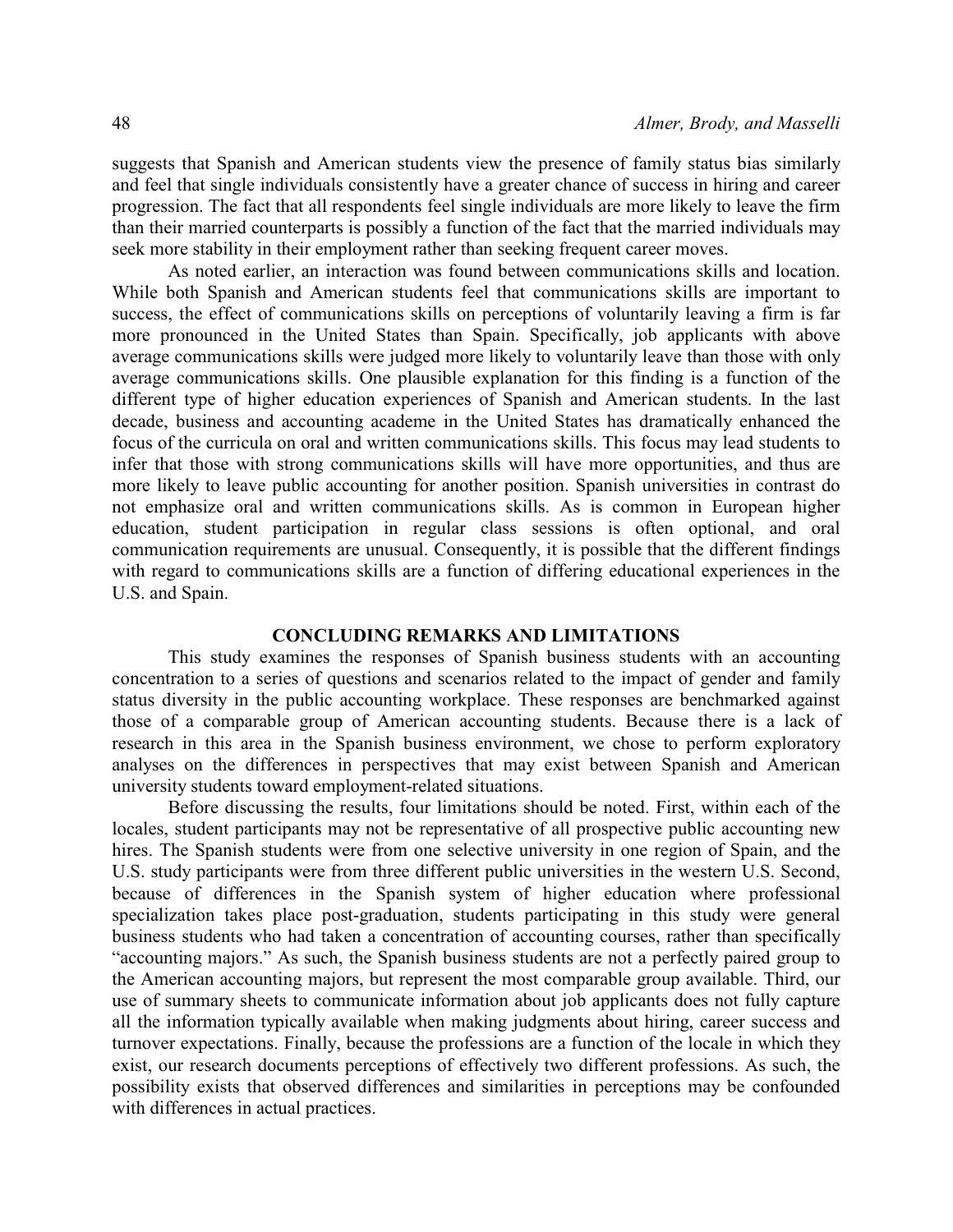Turning to our results, the dramatic changes in Spain's socio-economic environment in the post-Franco era provide a natural experimental setting that can provide immense information on the speed with which a country can adapt to a new environment. This study provides evidence that Spanish students, with a mean age of 23.5, maintain similar perspectives on the impact of gender and family status on hiring and career success opportunities to those of American students. While both countries are modern capitalist countries, it may be somewhat surprising since Spain's emergence from a 40-year totalitarian patriarchal regime occurred only 29 years ago.

Our results also indicated no significant differences between Spanish and American perspectives on the effect of gender or family status on career success variables. The good news is that this is impressive in light of the relatively new modern role of women in Spain. The bad news is that our results indicated that both groups of university students still believe there are gender and family status biases in public accounting firms. While firms have implemented aggressive diversity initiatives, many of which seem to be quite effective from the perspective of current professionals, their impact does not yet appear to have penetrated the university environment. Thus, if firms want to dispel the perceptions of gender bias that can harm them in the recruiting process, it is crucial that firm management take steps to enhance the information flow to university students.

Finally, our study found a difference in the perceived importance of communications skills between Spanish and American students. While both groups of students feel it is important, American students believe the ability to communicate is much more integral to their success than Spanish students. We suspect one contributing factor to the difference in perspectives is the educational system in Spain versus the United States. To the extent accounting firms doing business in Spain desire new professionals with strong communications skills, our results suggest there may be implications for Spanish business education.

In closing, our study opens up a rich set of questions to be explored in future research. Possible extensions would be to conduct similar research in other countries undergoing cultural changes with respect to the role of women in the workplace. Other work could take a more longitudinal approach to see if perceptions held by students change as they experience first-hand the culture and policies of public accounting firms. Finally, as firms attempt to communicate their changing culture to prospective new hires, assessments could be made of the effectiveness of these recruiting efforts.

#### **REFERENCES**

- Ahadiat, N., and K. J. Smith. 1994. A Factor-Analytic Investigation of Employee Selection Factors of Significance to Recruiters of Entry-Level Accountants. *Issues in Accounting Education* (Vol. 9, No. 1) 59-79.
- Almer, E.D., J. R. Hopper, and S. E. Kaplan. 1998. The Effect of Diversity-Related Attributes on Hiring, Advancement and Voluntary Turnover Judgments. *Accounting Horizons* (Vol. 12, No. 1) 1-17.
- American Institute of Certified Public Accountants. 2004. Women and Family Issues Survey of Public Accounting Firms and Professionals. Draft report. (New York: AICPA).
- Anderson, J. C., E. N. Johnson, and P. M. J. Reckers. 1994. Perceived Effects of Gender, Family Structure and Physical Appearance on career Progression in Public Accounting. *Accounting, Organizations and Society* (Vol. 19, No. 6) 483-491.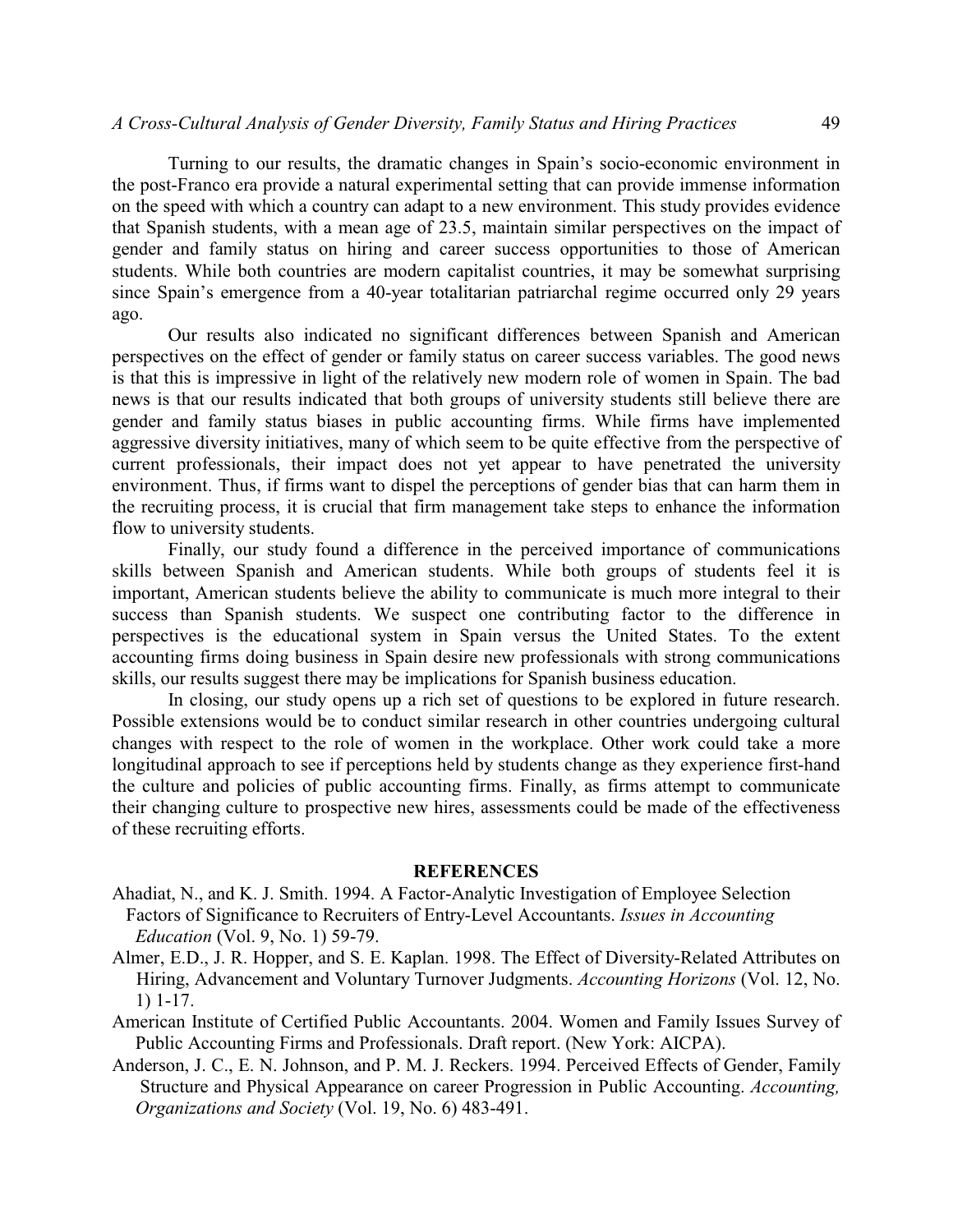- Baldiga, N. 2005. Opportunity and Balance: Is Your Organization Ready to Provide Both? *Journal of Accountancy* (May) 39-44.
- Carrera, N., I. Gutierrez, and S. Carmona. 2001. Gender, The State and The Audit Profession: Evidence From Spain (1942-1988). *The European Accounting Review* (Vol. 10, No. 4) 803- 815.
- Ellis, B. B. 1989. Differential Item Functioning: Implications for Test Translations. *Journal of Applied Psychology* (Vol. 74) 912-921.
- Fuchs, D. 2003. Spain Labors to Bring Home Baby and the Bacon. *Christian Science Monitor* (June 26) 1.
- Garcia-Ramon, M-D, and A. Ortiz. 2000. The Fixed-Term Contract, the Spanish Route to Flexibility? Women in the Retail Sector in the Barcelona Region. *Economic and Industrial Democracy* (Vol. 21) 311-333.
- Hermanson, H. M., M. C. Hill, and S. H. Ivancevich. 2002. Who are We Hiring? Characteristics of Entrants to the Profession. *The CPA Journal* (Vol. 72, No. 8) 67-69.
- Hooks, K. L. 1996. Diversity, Family Issues and the Big 6. *Journal of Accountancy* (Vol. 182, No. 1) 51-56.
- Hooper, J. 1995. *The New Spaniards*. (London: Penguin).
- Instituto Nacional de Estadistica. 2003. Base de datos INEbase.
- Johnson, E. D., D. J. Lowe, and P. M. J. Reckers. 1996. An Examination of Direct and Indirect Gender Effects in Public Accounting. In B.N. Schwartz (Ed.), *Advances in Accounting* (Vol. 4) 179-192.
	- \_\_, and \_\_\_\_\_\_\_. 2000. A New Culture? Evidence of Support for Diversity in Public Accounting Performance Evaluation Judgments. *Advances in Accounting Behavioral Research* (Vol. 3) 13-35.
- Lancaster, T.D. 1989. *Political Stability and Democratic Change*. (University Park, PA: Pennsylvania University Press).
- McKeen, C. A. and N. Bu. 1998. Career And Life Expectations of Chinese Business Students: The Effects of Gender. *Women in Management Review* (Vol. 5) 171-183.
- Miller, S. B. 2002. Spain's Women Make Gains in Workplace and Home; A Feminist Revolution Continues to Confront Machismo and Inequality. *Christian Science Monitor*, (June 28) 7.
- Nunnally, J. 1967. *Psychometric Theory*. (New York: McGraw-Hill).
- Redondo-Bellon, I., M. Royo-Vela and J. Alda-Manzano. 2000. A Family Life Cycle Model Adapted to the Spanish Environment. *European Journal of Marketing*. (Vol 35, No. 5/6) 612- 638.
- Spanish Government Funds Group That Exalts Franco. 2002. *Guardian Newspapers* (http://www.buzzle.com/editorials/9-22-2002-26796.asp) accessed June 9.
- Twomey, A. M., M. Linehan, and J. S. Walsh. 2002. Career Progression of Young Female Accountants: Evidence from the Accountancy Profession in Ireland. *Journal of European Industrial Training* (Vol. 26) 117-124.
- Weiss, M.J. 2000. *The Clustered World: How We Live, What We Buy, and What It All Means About Who We Are*. (Little Brown and Company).
- Whiting, R. H. and C. Wright. 2001. Explaining Gender Equity in the New Zealand Accounting Profession. *The British Accounting Review* (Vol. 33, No. 2) 191- 199.
- World Bank Group. 2002. GenderStats database of Gender Statistics.